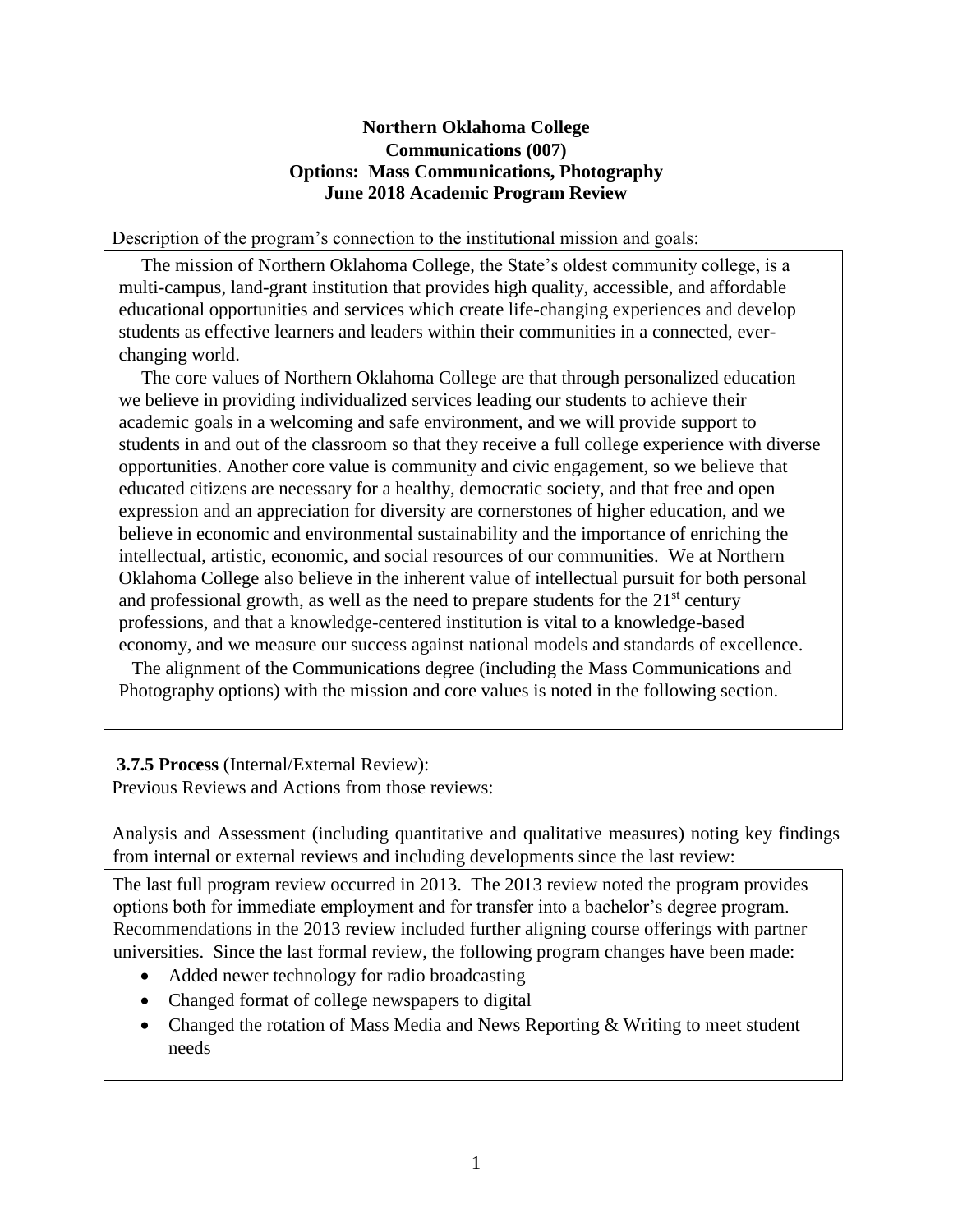#### **A. Centrality of the Program to the Institution's Mission**:

 The Communication Degree at Northern Oklahoma College builds life-changing experiences in the various fields of modern media, thus creating students who are effective learners by honing their communication skills.

#### **B. Vitality of the Program:**

**B.1**.Program Objectives and Goals:

Students upon completion of the Communication degree will be able to:

#### **Mass Communications Option**

- Execute good writing skills
- Demonstrate effective communication skills
- Show proficiency with computer software used in the industry
- Report newsworthy stories on social media

#### **Photography Option**

- Execute good writing skills
- Demonstrate effective communication skills
- Show proficiency with computer software used in the industry

## **B.2** Quality Indicators (including Higher Learning Commission issues):

|                                             | <b>Communication- Mass Communication Option</b>                                                                                       |
|---------------------------------------------|---------------------------------------------------------------------------------------------------------------------------------------|
| Date                                        | 5/22/2018                                                                                                                             |
| Competency $#$ and<br>Description           | Execute good writing skills<br>1.                                                                                                     |
| Course                                      | JOUR1113 - Writing for Mass Media                                                                                                     |
| <b>Activity</b>                             | Writing stories, advertising and press releases for all mediums.                                                                      |
| <b>Measurement</b>                          | Rubrics - Correct usage of punctuation, grammar and AP style                                                                          |
| <b>Evaluation Criteria</b>                  | Use of a rubric with 70% of the students displaying effective writing skills.                                                         |
| 2017-2018 Results                           | 87% of students displayed effective writing skills (13/15)                                                                            |
| Recommendation for<br>changes for 2018-2019 | Assess each class annually.                                                                                                           |
| <b>Timeline for Review</b>                  | Fall/spring data will be collected and reviewed in the spring and instructors from all<br>campuses will determine needed adjustments. |
|                                             |                                                                                                                                       |
| Date                                        | 11/07/2016                                                                                                                            |
| Competency # and<br>Description             | Demonstrate effective communication skills<br>2.                                                                                      |
| Course                                      | JOUR 2013 - Principles of Advertising<br>JOUR 2033 - Principles of Public Relations                                                   |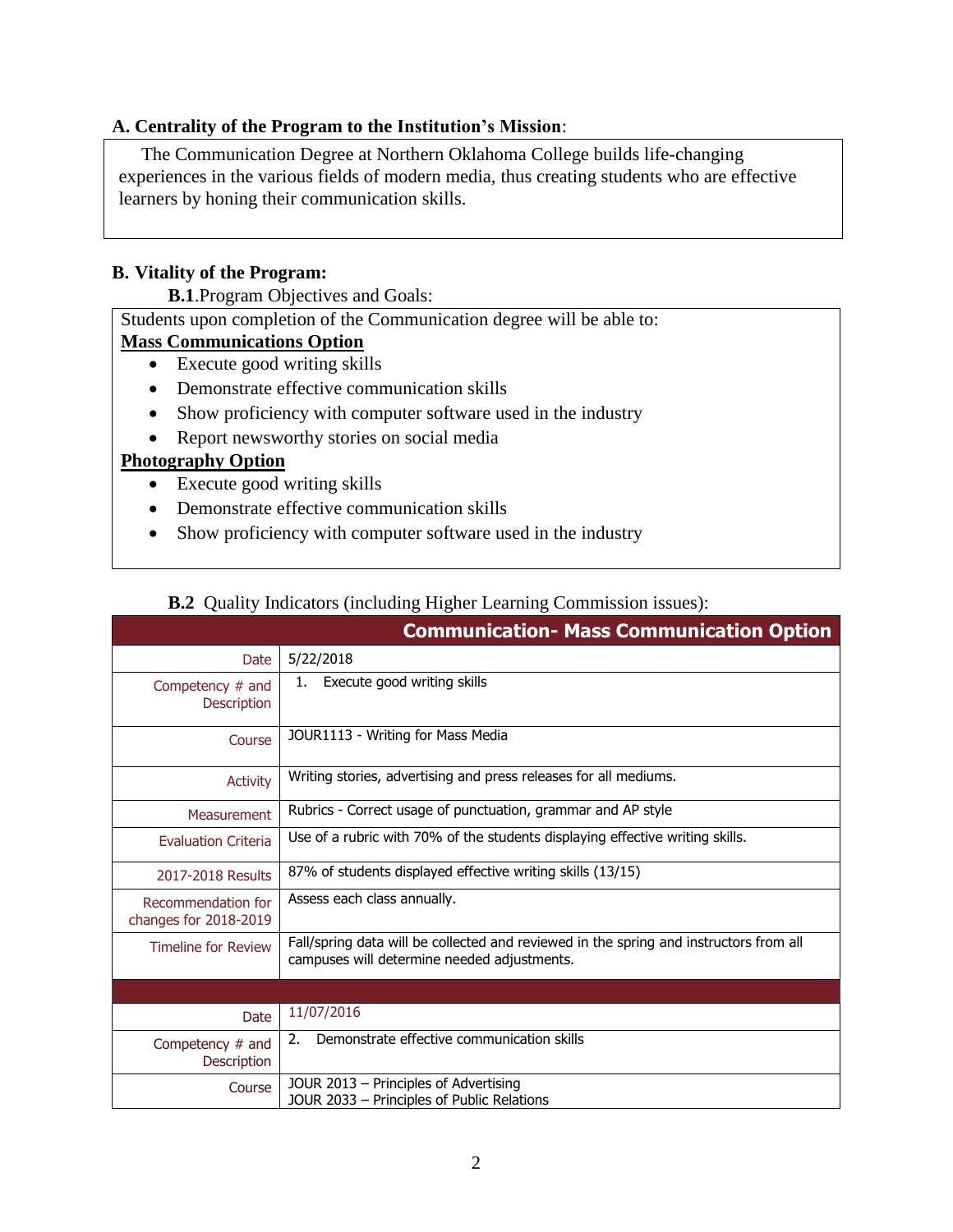| <b>Activity</b>                             | JOUR 2013 - Produce an ad for the school newspapers, The Maverick and The Red &<br><b>Silver Review</b><br>JOUR 2033- Produce a public relations campaign including logos/branding, public                              |
|---------------------------------------------|-------------------------------------------------------------------------------------------------------------------------------------------------------------------------------------------------------------------------|
|                                             | service announcements, and press releases<br>JOUR 2013 - Portfolio covering all elements covered in addition to a student                                                                                               |
| Measurement                                 | assessment.                                                                                                                                                                                                             |
|                                             | JOUR 2033 - Portfolio covering all elements covered in addition to a student<br>assessment.                                                                                                                             |
| <b>Evaluation Criteria</b>                  | Use of rubrics assessing communications skills, with 70% of the students displaying<br>effective communications skills.                                                                                                 |
| 2015-2016 Results                           | JOUR 2013 - data not collected<br>JOUR $2033 - 15/19$ (79%) of students passed activity                                                                                                                                 |
| Recommendation for<br>changes for 2016-2017 | JOUR 2013 - data will be collected in Spring 2018<br>JOUR 2033 - no changes recommended at this time                                                                                                                    |
| <b>Timeline for Review</b>                  | Fall/spring data will be collected and reviewed in the spring and instructors from all<br>campuses will determine needed adjustments. (Will assess again in 2019-2020)                                                  |
|                                             |                                                                                                                                                                                                                         |
| Date                                        | 5/24/2017                                                                                                                                                                                                               |
| Competency # and<br>Description             | Show proficiency with computer software used in the industry<br>3.                                                                                                                                                      |
| Course                                      | SPCH 1653 - Radio Broadcasting<br>JOUR 1133 - Beginning Photography                                                                                                                                                     |
| Activity                                    | SPCH 1653 - Utilize radio software to produce public service announcements and<br>Adobe Indesign and Photoshop to create newsletters.<br>JOUR 1133 - Display competent photography skills by utilizing Adobe Photoshop. |
| Measurement                                 | SPCH 1653 - Rubric<br>JOUR 1133 - Rubric                                                                                                                                                                                |
| <b>Evaluation Criteria</b>                  | Students should score at least 70% on assigned work.                                                                                                                                                                    |
| 2016-2017 Results                           | SPCH $1653 - 1$ out of 1 student passed (100%)<br>JOUR 1133 - No data collected                                                                                                                                         |
| Recommendation for<br>changes for 2017-2018 | Data will be collected for JOUR 1133 next collection period.                                                                                                                                                            |
| <b>Timeline for Review</b>                  | Fall/spring data will be collected and reviewed in the spring and instructors from all<br>campuses will determine needed adjustments.                                                                                   |
|                                             |                                                                                                                                                                                                                         |
| Date                                        | Spring 2019                                                                                                                                                                                                             |
| Competency $#$ and<br>Description           | Report newsworthy stories on social media (Mass Comm option only)<br>4.                                                                                                                                                 |
| Course                                      | JOUR 1123 - News Reporting and Writing                                                                                                                                                                                  |
| <b>Activity</b>                             | Students will write news stories to be placed on Facebook, Twitter and Instagram.                                                                                                                                       |
| Measurement                                 | Rubrics - Students will demonstrate the ability to produce a quality story utilizing the<br>inverted pyramid and adapt the story to each particular social media platform.                                              |
| <b>Evaluation Criteria</b>                  | Students should score at least 70% on assigned work.                                                                                                                                                                    |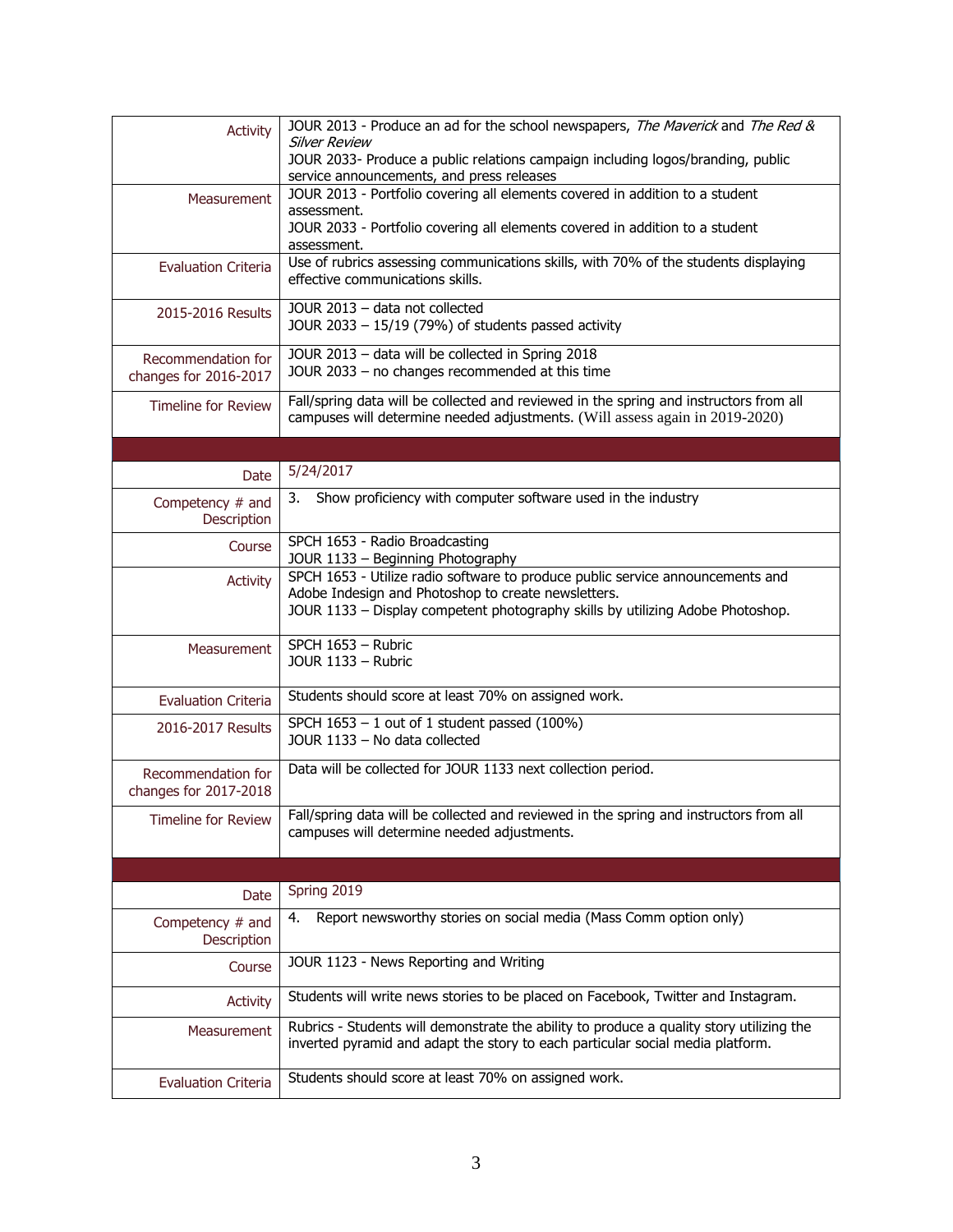| 2018-2019 Results                           | TBD                                                                                                                                   |
|---------------------------------------------|---------------------------------------------------------------------------------------------------------------------------------------|
| Recommendation for<br>changes for 2019-2020 | TBD                                                                                                                                   |
| Timeline for Review                         | Fall/spring data will be collected and reviewed in the spring and instructors from all<br>campuses will determine needed adjustments. |

## **B.3** Minimum Productivity Indicators:

| Time Frame (e.g.: 5 year span) | <b>Head Count/Graduates</b> |           |           |           |           |  |
|--------------------------------|-----------------------------|-----------|-----------|-----------|-----------|--|
|                                | 2013-2014                   | 2014-2015 | 2015-2016 | 2016-2017 | 2017-2018 |  |
| <b>Mass Communication</b>      | 41/12                       | 47/14     | 63/16     | 46/10     | 50/6      |  |
| Photography                    | 0/1                         | 4/1       | 6/1       | 3/0       | 2/0       |  |
| <b>Total</b>                   | 41/13                       | 51/15     | 69/17     | 49/10     | 52/6      |  |

# **B.4** Other Quantitative Measures:

**a.** Number of courses taught exclusively for the major program for each of the last five years and the size of classes:

| Course      | <b>Course Name</b>      |           |           | <b>Sections/Average Size of Class</b> |                |           |
|-------------|-------------------------|-----------|-----------|---------------------------------------|----------------|-----------|
| Number      |                         | 2013-2014 | 2014-2015 | 2015-2016                             | 2016-2017      | 2017-2018 |
| <b>JOUR</b> | Intro To Mass           | 2/10.5    | 1/17      | 1/21                                  | 1/20           | 1/10      |
| 1013        | Comm                    |           |           |                                       |                |           |
| <b>JOUR</b> | <b>Writing for Mass</b> | 1/11      | 1/17      | 1/22                                  | 1/21           | 1/15      |
| 1113        | Media                   |           |           |                                       |                |           |
| <b>JOUR</b> | News Reporting &        | 1/11      | 0/0       | 0/0                                   | 1/19           | 1/8       |
| 1123        | Writing                 |           |           |                                       |                |           |
| <b>JOUR</b> | Principles of           | 1/13      | 1/22      | 1/24                                  | $\overline{0}$ | 1/20      |
| 2013        | Advertising             |           |           |                                       |                |           |
| <b>JOUR</b> | Publications            | 4/6       | 4/6.8     | 4/6.25                                | 4/6.8          | 2/9       |
| 2240        | Practicum               |           |           |                                       |                |           |
| <b>SPCH</b> | Radio                   | 2/4       | 2/4       | 1/9                                   | 2/7            |           |
| 1653        | <b>Broadcasting</b>     |           |           |                                       |                |           |
| <b>JOUR</b> | Beginning               | 3/8.7     | 1/14      | 1/8                                   | 1/6            | 1/7       |
| 1133        | Photography             |           |           |                                       |                |           |
| <b>JOUR</b> | Photojournalism         | 1/11      | 1/16      | 1/17                                  | 1/3            | $\theta$  |
| 2023        |                         |           |           |                                       |                |           |
| <b>JOUR</b> | Digital Imaging         | 1/1       | 0/0       | 0/0                                   | $\overline{0}$ | 0         |
| 2113        |                         |           |           |                                       |                |           |

**b.**Student credit hours by level generated in all major courses that make up the degree program for five years:

| Course | Course Name | <b>Hours Generated</b> |           |           |           |           |
|--------|-------------|------------------------|-----------|-----------|-----------|-----------|
| Number |             | 2013-2014              | 2014-2015 | 2015-2016 | 2016-2017 | 2017-2018 |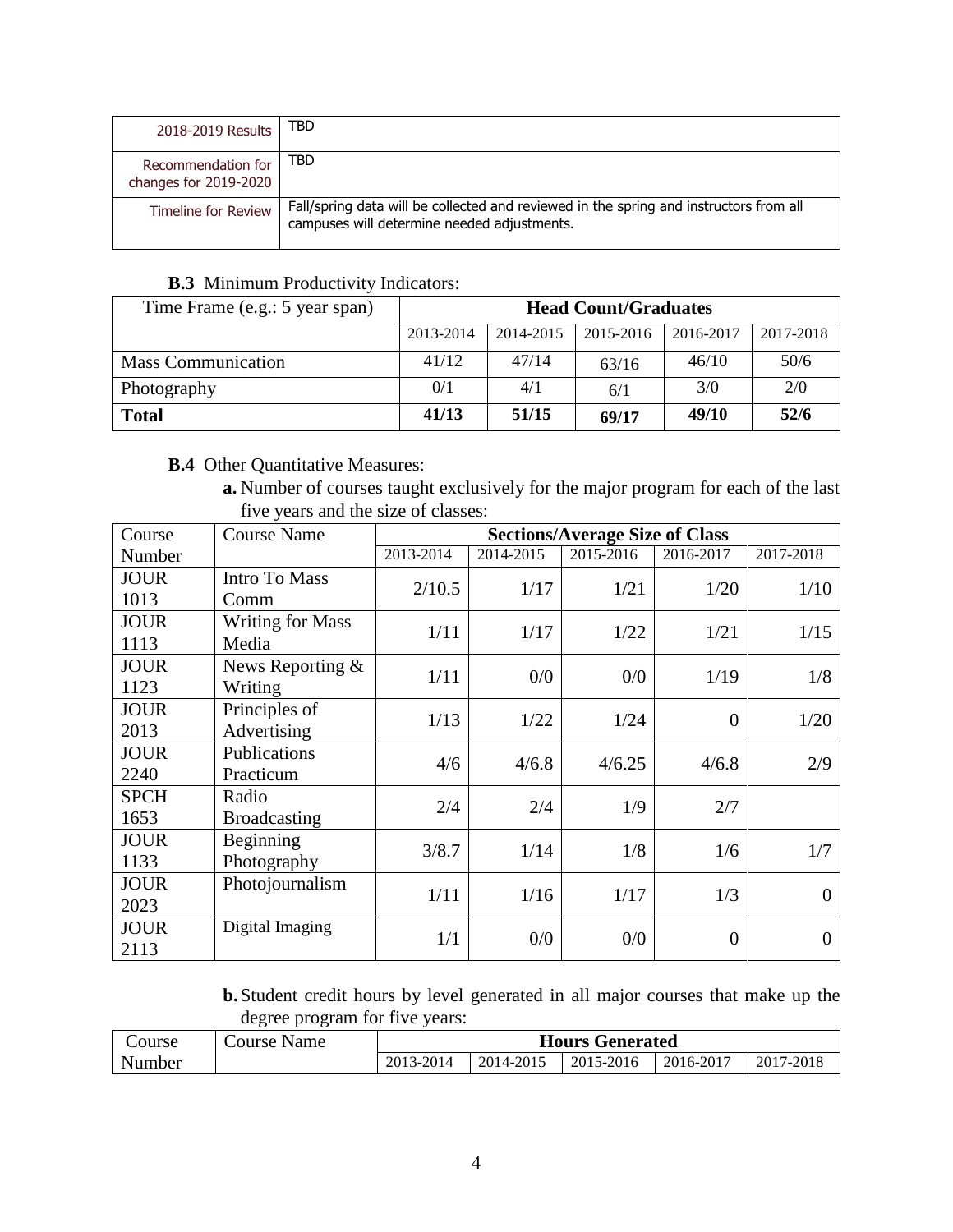| <b>JOUR</b><br>1013 | <b>Intro To Mass</b><br>Comm     | 63  | 51             | 63               | 60             | 30             |
|---------------------|----------------------------------|-----|----------------|------------------|----------------|----------------|
| <b>JOUR</b><br>1113 | <b>Writing for Mass</b><br>Media | 33  | 51             | 66               | 63             | 45             |
| <b>JOUR</b><br>1123 | News Reporting &<br>Writing      | 33  | $\overline{0}$ | $\boldsymbol{0}$ | 57             | 24             |
| <b>JOUR</b><br>2013 | Principles of<br>Advertising     | 39  | 66             | 72               | $\overline{0}$ | 60             |
| <b>JOUR</b><br>2240 | Publications<br>Practicum        | 24  | 27             | 25               | 27             | 18             |
| <b>SPCH</b><br>1653 | Radio<br><b>Broadcasting</b>     | 24  | 24             | 18               | 42             |                |
| <b>JOUR</b><br>1133 | Beginning<br>Photography         | 78  | 42             | 24               | 18             | 21             |
| <b>JOUR</b><br>2023 | Photojournalism                  | 33  | 48             | 51               | 9              | $\overline{0}$ |
| <b>JOUR</b><br>2113 | Digital Imaging                  | 3   | $\overline{0}$ | $\overline{0}$   | $\overline{0}$ | $\theta$       |
| <b>Total</b>        |                                  | 330 | 309            | 319              | 276            | 198            |

**c.** Direct instructional costs for the program for the review period:

The average program cost for the Mass Communication degree and option for a 3-credit hour program course (including salary and fringe benefits) taught by a full-time faculty member was \$6,610. The average cost for a course taught by an adjunct or as course overload for a full-time was \$2100.

18 courses in 5-year period were 1-credit hours at a cost of \$12,600 (adjunct/overload rate) 37 courses in 5-year period were 3-credit hours at a cost of \$244,570

Total instructional cost for required program courses-\$257,170

**d.**The number of credits and credit hours generated in the program that support the general education component and other major programs including certificates:

No program requirements are included in general education requirements. Program electives, such as Intro to Oral Communication, are included. One full-time faculty member teaching in the program also has credentials to teach composition courses to further support general education core.

> **e.** A roster of faculty members, faculty credentials and faculty credential institution(s). Also include the number of full time equivalent faculty in the specialized courses within the curriculum:

| Institution that granted degree<br>Credential<br><b>Faculty</b> |  |
|-----------------------------------------------------------------|--|
|-----------------------------------------------------------------|--|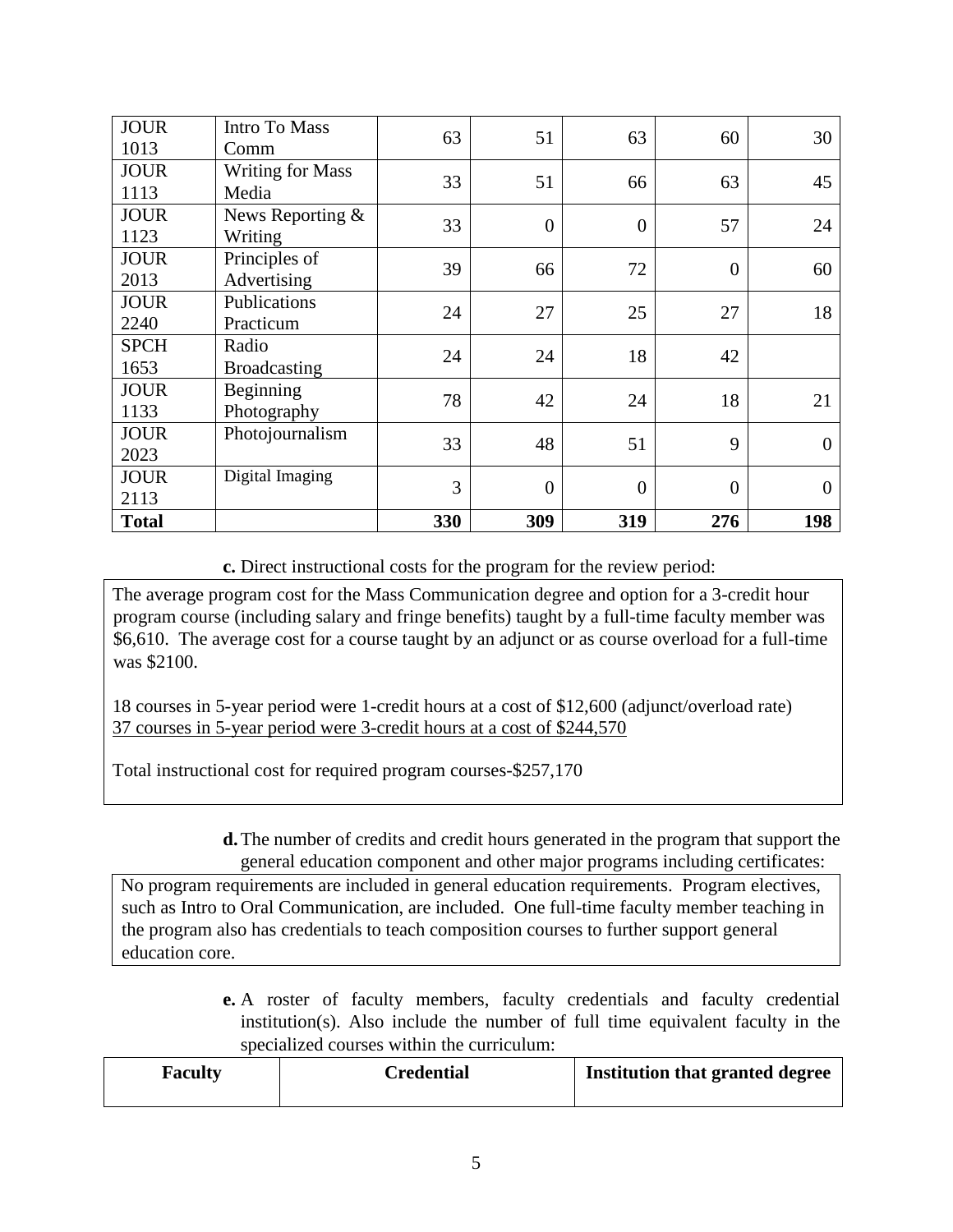| Scott Haywood | MA in Communication                                               | Northeastern Oklahoma State |
|---------------|-------------------------------------------------------------------|-----------------------------|
| Dean Pearcy   | 'MEd, plus Broadcast Experience,<br>and grad hrs in communication | Northwestern Oklahoma State |

**f.** If available, information about employment or advanced studies of graduates of the program over the past five years:

Graduates have opportunities for employment at local and area newspapers and radio stations. Positions include reporters, photographers, sales executives and on-air personalities (sports playby-play). Several students continue their education at 4-year universities.

Through advisory board connections, NOC tracks graduates who have been employed in region but partner universities do not break out transfer success rates by major.\*

> **g.** If available, information about the success of students from this program who have transferred to another institution:

Transfer data is not available by major from partner institutions.

# **B.5** Duplication and Demand:

In cases where program titles imply duplication, programs should be carefully compared to determine the extent of the duplication and the extent to which that duplication is unnecessary. An assessment of the demand for a program takes into account the aspirations and expectations of students, faculty, administration, and the various publics served by the program. Demand reflects the desire of people for what the program has to offer and the needs of individuals and society to be served by the program.

## **B.5.** Duplication and Demand Issues:

## *Address Duplication:*

Advisory board input suggests there remains a market for the degree program, both in immediate workforce placement and transfer; however, students have more opportunities for advancement through the completion of a bachelor's degree.

## *Address Demand:*

 Advisory board members report that students are served by the curriculum's focus on strong communication and writing skills, AP style guidelines, and focus on meeting deadlines.

> **B.5.a.** Detail demand from students, taking into account the profiles of applicants, enrollment, completion data, and occupational data: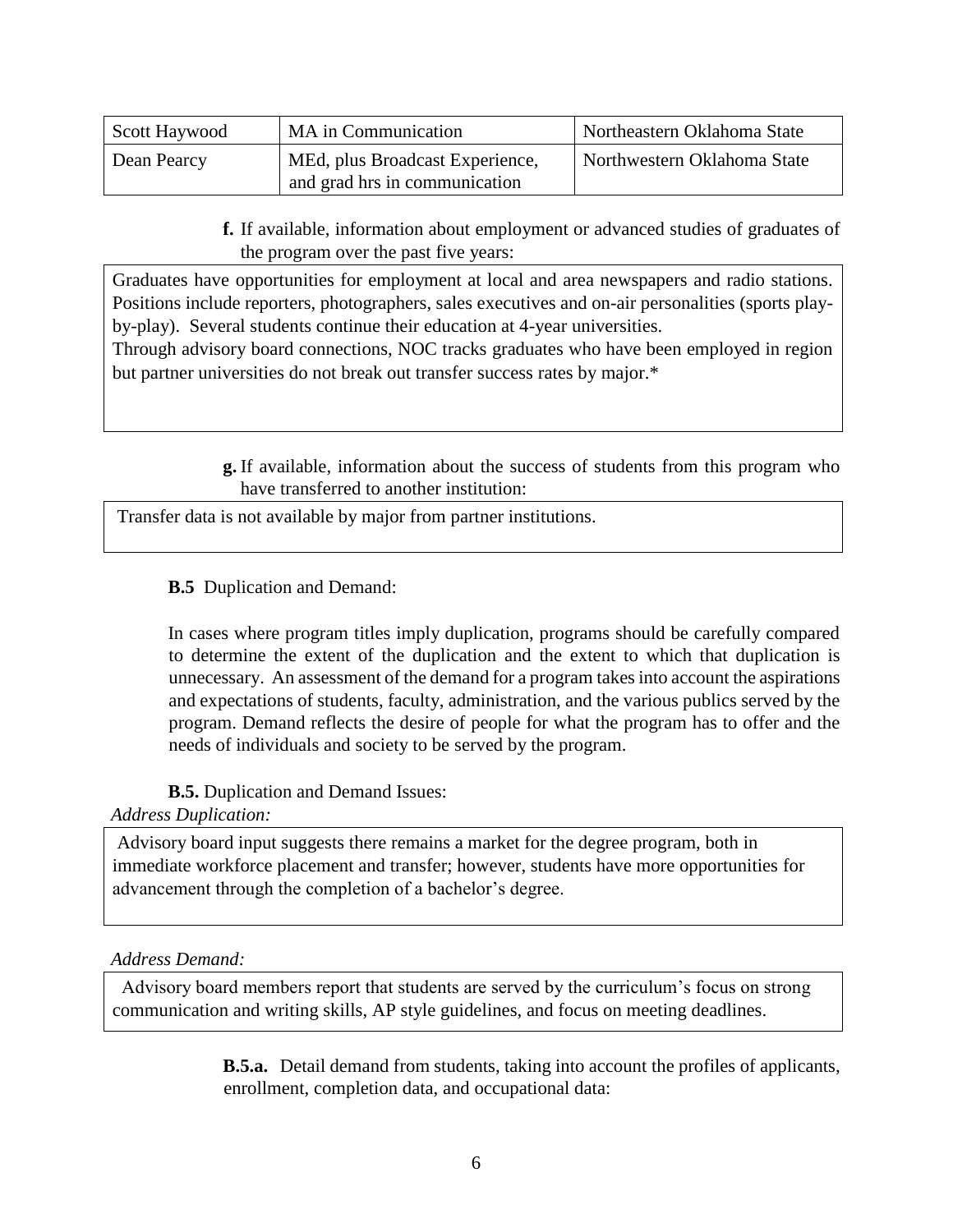Enrollment has remained fairly consistent in the last five years.

**B.5.b.** Detail demand for students produced by the program, taking into account employer demands, demands for skills of graduates, and job placement data:

2016-2025 OK labor market projections

**Editors - Bachelor's Degree** Median Salary - \$20.30/hr. Growth - 3% 10 year change in jobs - 29

**Reporters and Correspondents - Bachelor's Degree** Median Salary - \$15.40/hr. Growth - 3% 10 year change in jobs - 15

**Technical Writers- Bachelor's Degree** Median Salary - \$29.21/hr. Growth - 10% 10 year change in jobs - 43

> **B.5.c.** Detail demand for services or intellectual property of the program, including demands in the form of grants, contracts, or consulting:

Not available at this time

**B.5.d.** Detail indirect demands in the form of faculty and student contributions to the cultural life and well-being of the community:

Faculty and students maintain connections with the local communities by reporting events from around the area. They also continue to be actively involved with the communities by participating in community events and fundraisers.

> **B.5.e.** The process of program review should address meeting demands for the program through alternative forms of delivery. Detail how the program has met these demands:

The program allows students opportunities for experiential learning with on-air time through the community college radio station and internships through advisory board connections.

**B.6** Effective Use of Resources: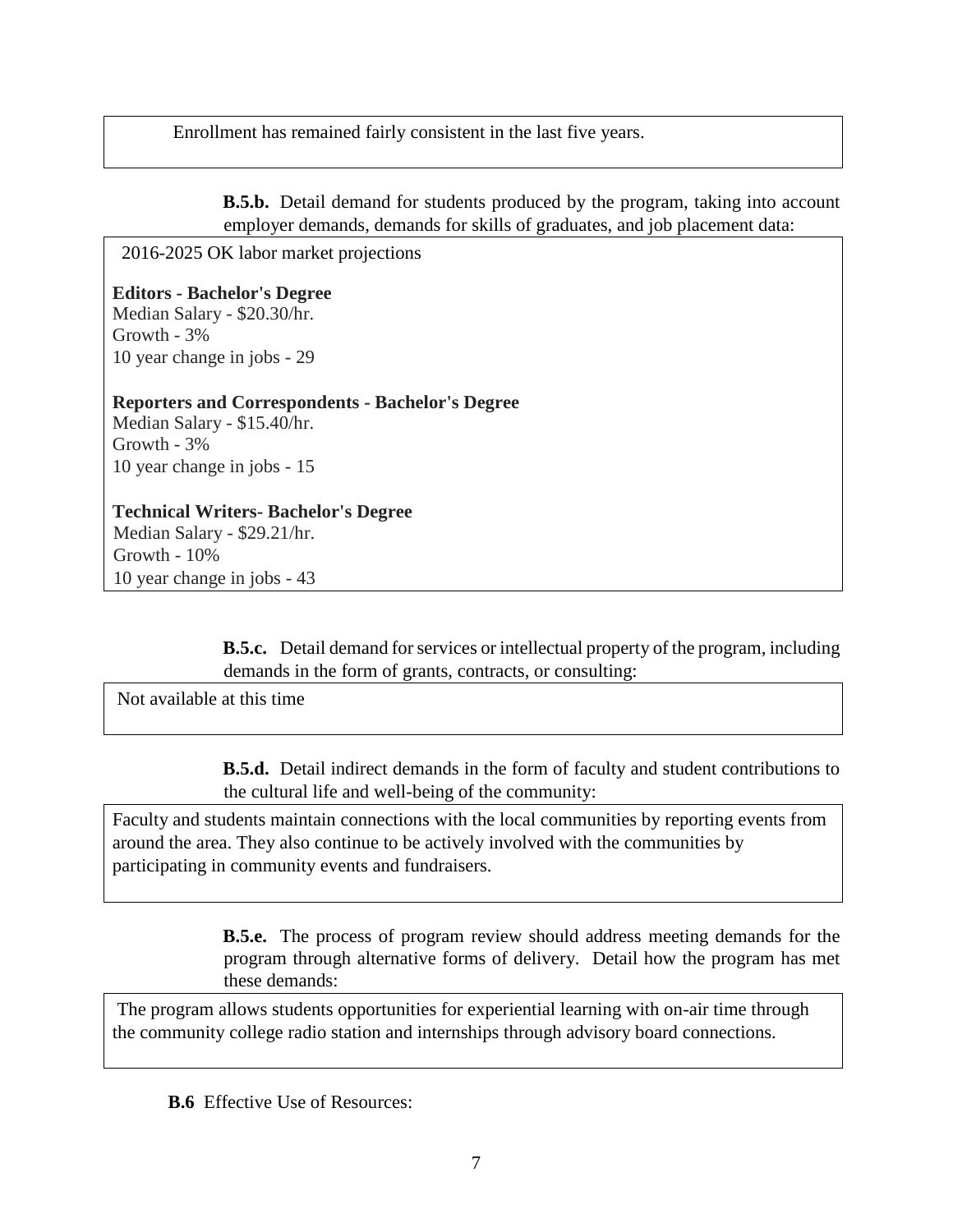Resources include financial support, (state funds, grants and contracts, private funds, student financial aid); library collections; facilities including laboratory and computer equipment; support services, appropriate use of technology in the instructional design and delivery processes, and the human resources of faculty and staff.

Students have access to computer labs, broadcast and production studios, and specialized software. The resources support institutional needs as well with the college radio station and school newspaper including public service announcements.

\*Low Producing Program Reviews follow a different format and template.

**Institutional Program Recommendations**: (describe detailed recommendations for the program as a result of this thorough review and how these recommendations will be implemented, as well as the timeline for key elements)

| <b>Recommendations</b>                                                                                                                                                                                                                                                                                    | <b>Implementation Plan</b>                                                                                              | <b>Target Date</b> |
|-----------------------------------------------------------------------------------------------------------------------------------------------------------------------------------------------------------------------------------------------------------------------------------------------------------|-------------------------------------------------------------------------------------------------------------------------|--------------------|
| Move to assessment of each<br>$\bullet$<br>competency annually for better data<br>collection<br>• A graduate survey should also be<br>developed to better track graduates'<br>employment and transfer success.<br>• Review program-specific retention<br>strategies to address lower<br>completion rates. | Beginning in the Fall 2018 cycle,<br>each of the competencies will be<br>reviewed each year rather than<br>alternating. | 2018-2019          |

#### **Summary of Recommendations:**

|                                      | <b>Department</b> | School/College | <b>Institutional</b>            |
|--------------------------------------|-------------------|----------------|---------------------------------|
| <b>Possible</b>                      |                   |                |                                 |
| <b>Recommendations:</b>              |                   |                |                                 |
| Maintain program at<br>current level |                   |                | Address<br>completion/retention |
|                                      |                   |                | rates.                          |

 $Division Chair<sub>Dr. Cathy</sub> More (Jul 16, 2018)$   $I$ Jul 16, 2018)

| Date |  |  |  |
|------|--|--|--|
|      |  |  |  |
|      |  |  |  |

(Signature)

| ۰Δ<br>$\ddot{\phantom{0}}$ |  |  |  |  |  |  |  |
|----------------------------|--|--|--|--|--|--|--|
|                            |  |  |  |  |  |  |  |

(Signature)

| . | $\mathcal{L}$ |
|---|---------------|
|   |               |
|   |               |